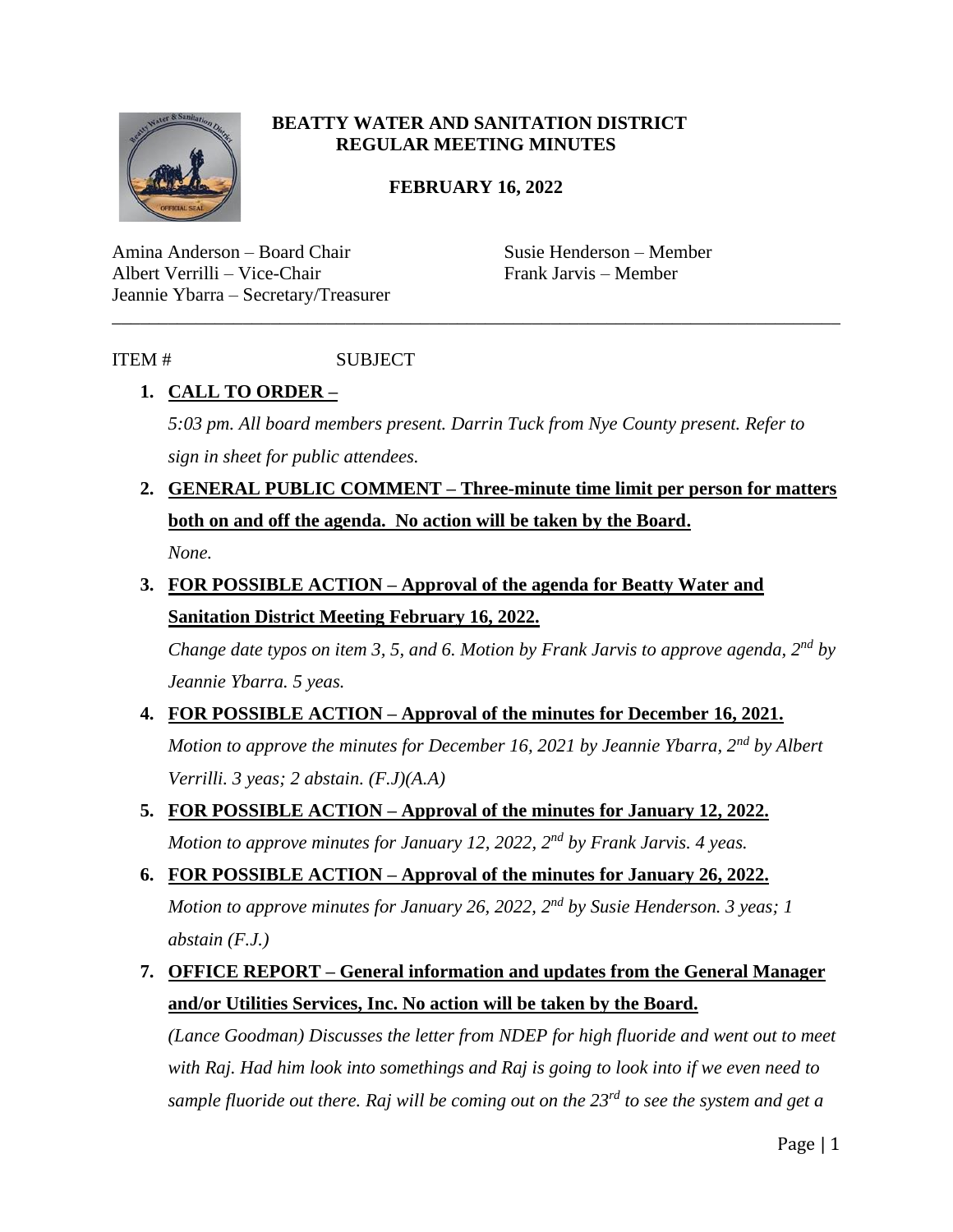*better understanding of where and how everything is running. Had to repair a service on D and Elliot. There were branches that was infiltrating it causing it to back up. Got some materials to start repairing one of the two pumps at the lift station out at the trailer park. It was having issues. There is a leak somewhere causing an error and not to pump. Got a few check valves for the plant and get those replaced.* 

*Amina asks if he has figured out the media out at the treatment plant. He said that he got in contact with the original installers and he was told if we are not seeing numbers increase in our sampling that we don't need to worry about it. Amina finds it a bit concerning that the lifespan it about up and they are telling us not to worry. Jeannie mentions that Marty had commented that if we start seeing a significant difference in our backwashing hours that that's a number 1 sign that the media is going bad. Discussion of taking the appropriate course and steps for that.* 

*Teresa G. mentions to the Board that the renter for 401 Studio is not wanting to pay the electricity bill since she was not in there for most of the month due to Covid. She explained to renter that she is renting the space and is responsible for the payment of utilities regardless if she is in the building or not. She said the renter said that is BS and will not be paying the full bill and we can kick her out. Jeannie asks how behind is she. Teresa tells her that she is two months behind on rent and is good with utilities up until now. Frank says to just start the eviction process. AT&T renewal is also coming and the bill will be cut in half but it does need to be packaged with something else. There are 5 lines active, probably for the SCADA system. Will be packaging with a security system. Amina wanted a clarification on where the high sample exactly came from. Lance explained that it was out at Sample Station 29 back in October and the notice needed to go out in December and came out high for some unknown reason and when we resampled it was back to normal. He could not figure out why it came out high. Jeannie said it simply was an error. Lance said it had to be since he has never been that high ever in the past. Jeannie asked if we just didn't catch it? Because we could have resampled. Lance said we still would have had to send out the notice. Jeannie said that she had seen an email from Raj, and believes there was some kind of confusion with Well 2 & 3. Lance said he went back and clarified that because they wanted to know if that could have happened. Jeannie said Well 2 & 3 go to waste when they are turned on. They do not go*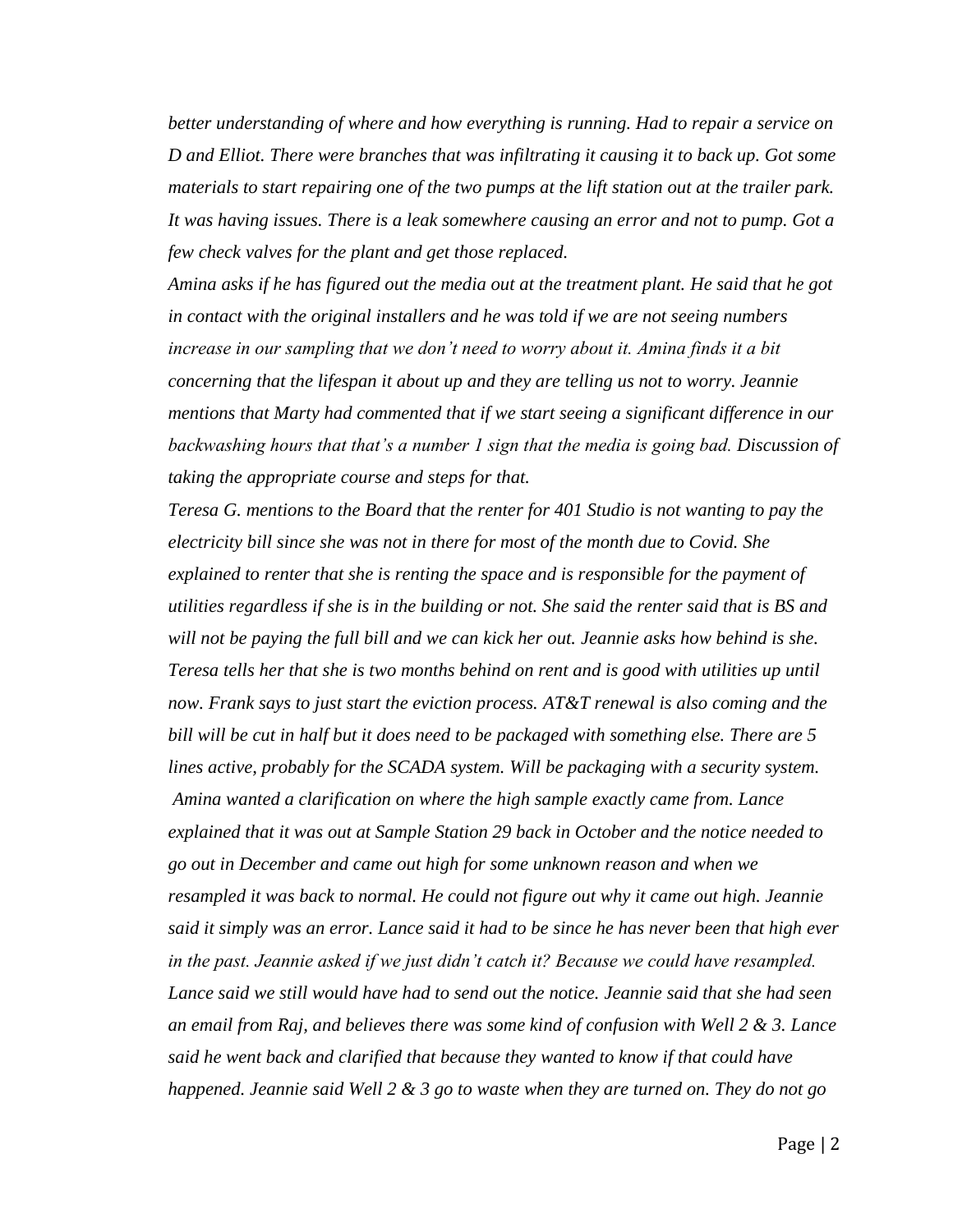*into the system. Discussion takes place of how and if the water backs up into the South Tank and if it indeed can go back through the blend.* 

# **8. FOR POSSIBLE ACTION – Discussion, Deliberation and Possible Decision to review the Will Serve application for parcel 018-381-44 and all line extension connections available to them and all matters pertaining thereto.**

*Amina asked Lance how he came up with the number of \$60,000. He said he looked at the water costs for the last time it was done and that came out to roughly around \$130/ft and added \$20/ft. Amina mentions that Marty's quote would be a lot more than if you did it in house. Jeannie says that it is absurd to go this route. Teresa Sullivan says she does not want to pay 70 grand for sewer. Jeannie brings up that they were over the 400 ft. Amina mentions that the line comes out a little way from the manhole. She also says it would be good to provide the customer as well as the board all the information prior. Teresa Gomez asked that wouldn't they be over since in Marty's plans it only shows the line going to the corner of the property and the line has to go to all the way through the property? Amina says they are within the 400 ft but if the line did extend to the end of the property, they would be more than that. Teresa Sullivan asks where we require to have the line? Frank answers by telling her that it has to go to the end of the property. Mention of looking at the policy for clarification. Jeannie says there is a lot of policy involved, but until we look into SRF she doesn't see them forcing someone to buy a line extension and being put on sewer. Lance comments that the NRS says if you are within 400 ft of a utility then you have to do the extension, but then you look at the NAC and that says basically you don't have to unless it is running by your property. Teresa Sullivan says without looking into at the policy it is well over the 400 ft. Amina said she would like to see the numbers and plans with the Will Serve for in the future so they know and we know. Teresa G. says that she does give the quotes to the customers just not the Board but will begin to start including. Albert talks about the possibility of using a lift station. Frank says it's all downhill and in a straight line. No action taken.* 

### **9. FOR DISCUSSION – Discussion for the first initial steps in doing a rate study to evaluate the need for a rate increase and all matters pertaining thereto.**

*Amina says she knows that this was discussed before with a circuit writer with Nevada Rural Water. Jeannie said that got us nowhere and they have been given tons of*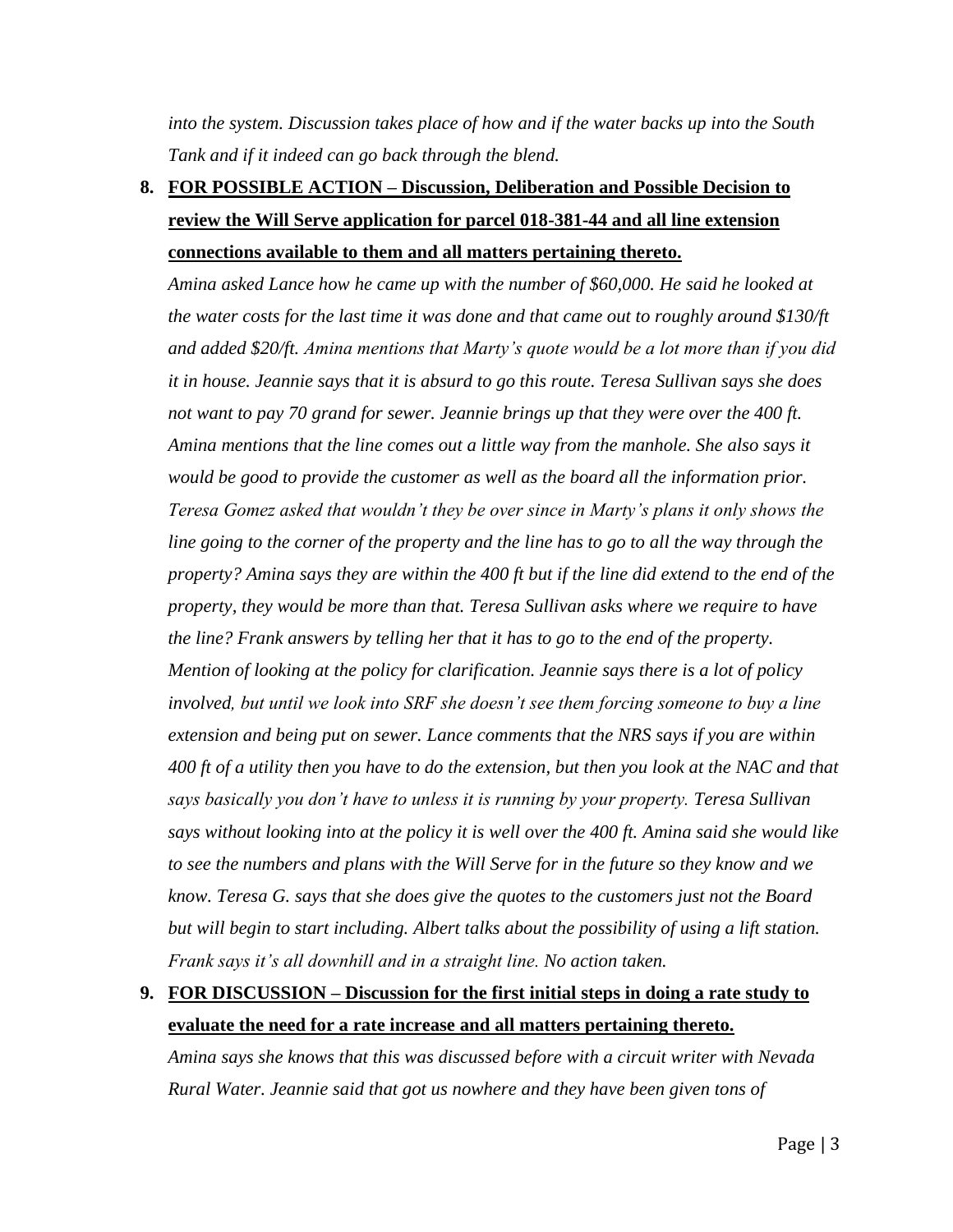*paperwork back in 2019. Darrin Tuck makes a suggestion to look into RCAC, he recently did one with them and they did a great job. Amina agrees. Jeannie mentions that when they did a rate increase back in 2017 it was done in house and we had to set the rate hearing meeting; it was a simple process. If SRF is telling us the minimum water rate to get funding then we will definitely have to reach out to RCAC now. Frank asks if it disqualifies us if we don't do a rate study? Jeannie wonders if we tell them we are in the process of doing if they allow that. Darrin was in the same situation and will forward all information. Phone calls by Lance need to be made to Bridget from RCAC and Dan McArthur's office to get this going.* 

# **10. BOARD MEMBER REPORTS/COMMENTS – General information and updates from board members. Announcements or topics / issues proposed for future workshops and agendas. No action will be taken by the Board.**

*Jeannie asks about the status on the parcel where they were looking to transfer the meter on Montgomery and Irving. Lance said unless someone else has a different number, he has been trying to catch him up there. Lance said he can tell him to put two on right now. Jeannie said he has 3 on the one parcel. Amina agrees and Lance said its two. Frank asks how you keep track of that? Jeannie says because there is three meters. Frank asks what if there's only one with multiple credits? Amina says that is why they got rid of that unless you are doing an RV park, apartments and such.* 

*Amina brings up a letter received by the District from one of the customers thanking the staff for their kind, quick and professional work.* 

*Teresa Gomez brings up the letter received from the Stephens Law office. Amina says this should be agenized if we would like to respond to it. Jeannie brings up the fact that the letter only mentions certain parts of the whole situation. Frank says to have staff send it to our attorneys with all documentation and get an opinion to move forward since it is not going to go away. Amina says that it is a very complicated and convoluted situation. Albert says that anything before the decision of 08 does not matter anymore since Mr. Ed Ringle brought to the Board what he wanted and they granted him all of that. He just didn't follow through with any of it. We are not responsible of who sells what to who. Frank says that if we leave something out that means we are hiding something. Amina says it is her understanding that if construction is not complete is does not transfer with*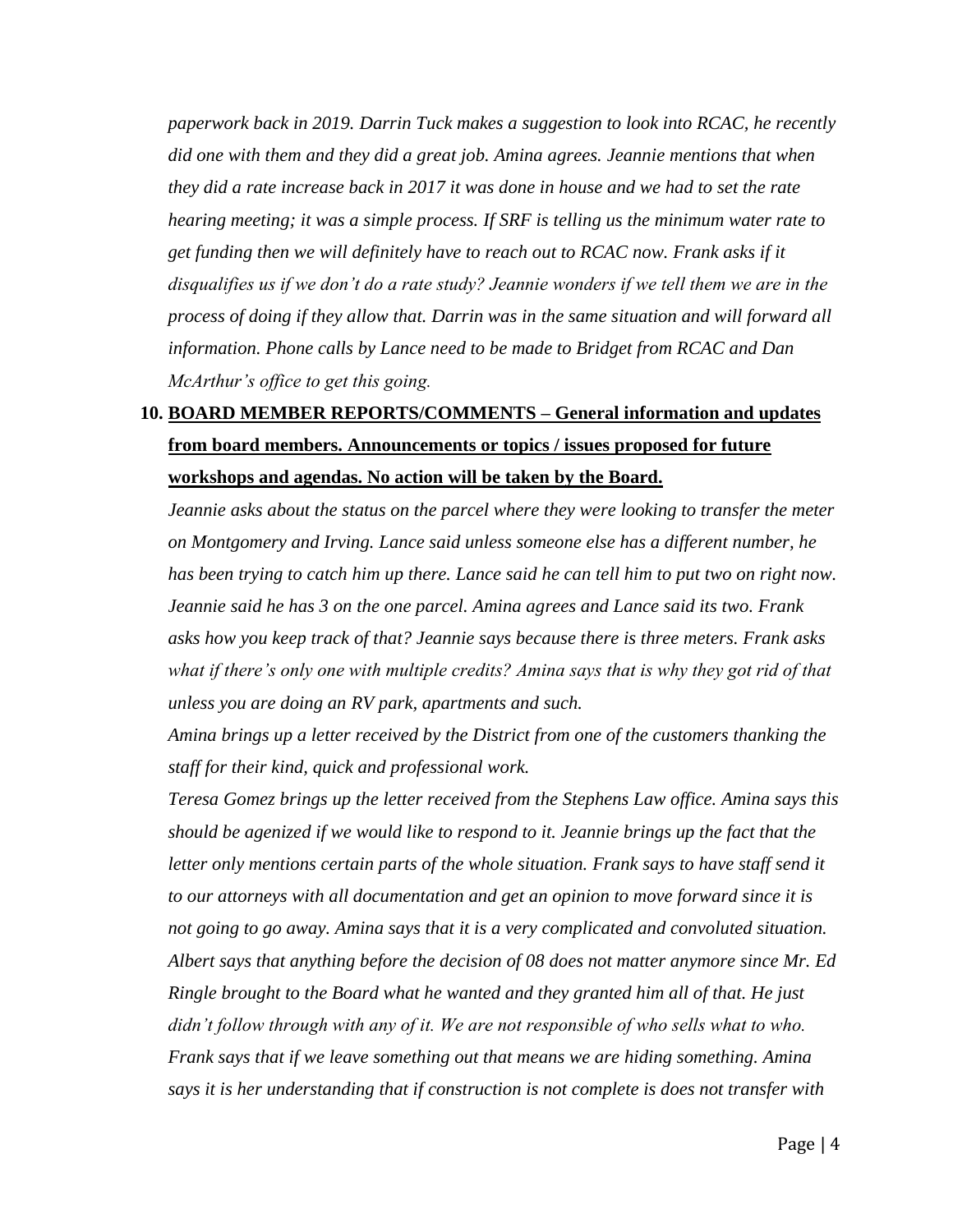*the property. Albert said that all that before is mute. Does not matter who gave what to who and where the units were, that point is mute now. He was given everything he asked for, he was like a whole new person, an action was taken and was granted all the units and capitals, he just didn't do anything with it. Jeannie says we can reach out to an attorney now to review this but we will have to spend a ton of money on it or we sit and wait for them to take legal action and get covered by PoolPact. Albert says we should get a consistent narrative of it all. Amina asks if we didn't have it already reviewed before? Jeannie said that was very basic off of the minutes of 08. Amina asks about the last time this was all talked about with Ed? Teresa Gomez tells her that last time it was talked about wasn't about this particular property, but the Pernet property where the board basically gifted him what he wanted, but he backed out of the agreement last minute. Amina says the letter states all three parcels, but you can't move around units. Jeannie said they gave us 10 days to respond, but PoolPact have already said they would defend us if legal action is taken against us. Best option right now is to send a copy of the letter to PoolPact for advice on path forward.*

*Albert talks about how before we were discussing water standards and reverse osmosis in solving some of our water issues. He believes he heard Marty said the arsenic you take out of the ground you cannot put it back in (state standards). Albert said his trick would be to blend it in with the sewer. Jeannie said the problem there is the massive amount of water. Amina said they don't know if the sewer ponds could handle that amount of waste stream. Jeannie said also the other thing that shut that idea down was the costs to it. Teresa Gomez said she looked into refinancing and USDA said they do not refinance unless we are in financial distress. They did give a list of banks you could refinance with that'll work with them. Comment of looking CDBG for grant money.* 

# **11. GENERAL PUBLIC COMMENT – Three-minute time limit per person for matters both on and off the agenda. No action will be taken by the Board.**

*None.* 

*(Motion by Jeannie Ybarra to close regular session meeting at 6:23 pm, 2nd by Frank Jarvis. 5 yeas.)*